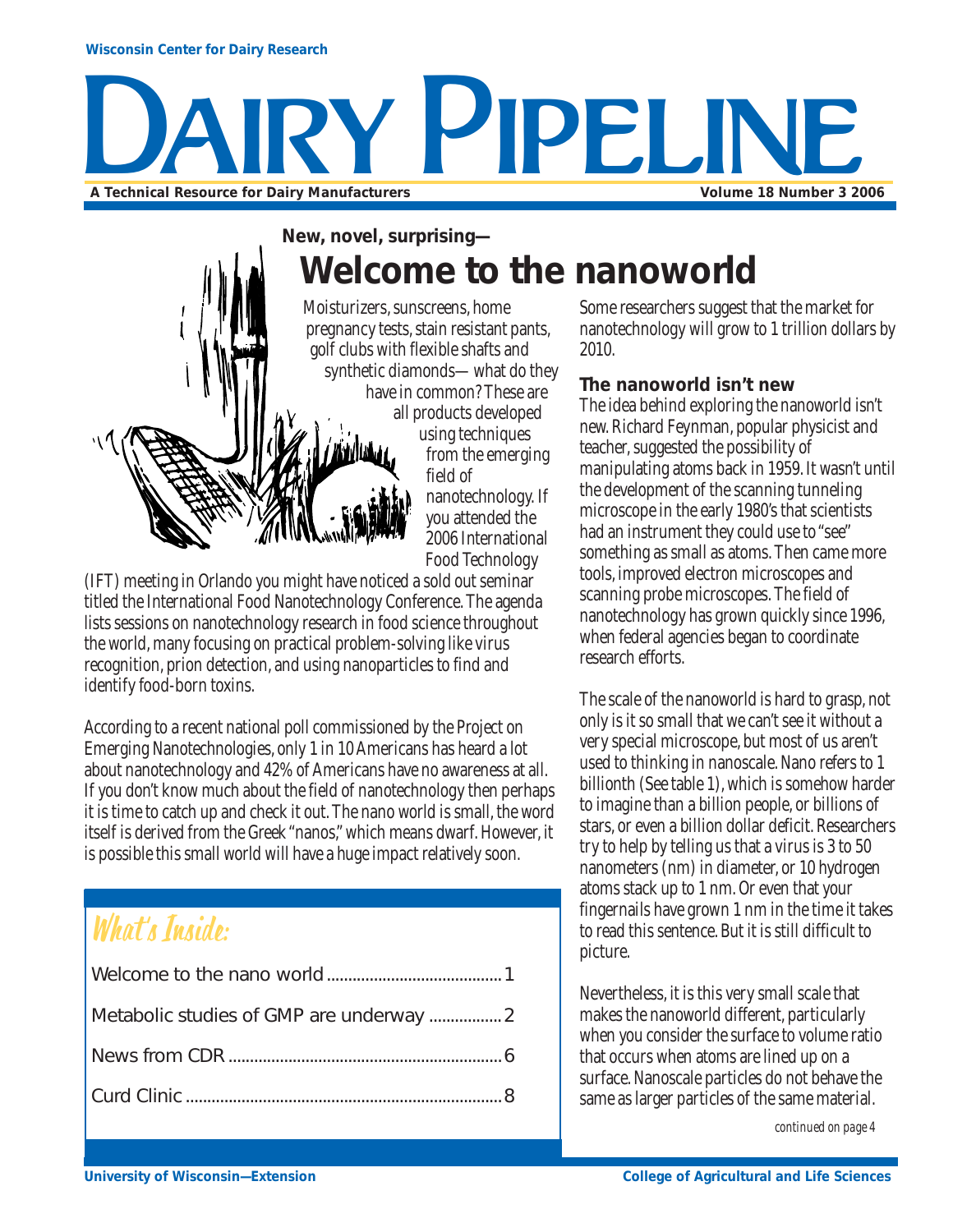## **Research Update Metabolic studies of GMP are underway**

GMP, or k-casein glycomacropeptide, is a whey protein produced when milk is coagulated with rennet to make cheese. It is unique and special because it is the only known natural protein that is free of the amino acid phenylalanine. To most of us, this unique aspect of GMP doesn't matter much. However, if you are one of the rare people with phenlyketonuria (PKU), then GMP may improve your life in the future.

In the United States, one in every 15,000 newborns is diagnosed with PKU every year. (For more background information see Dairy Pipeline, Vol. 12 #3) Since the 1960's, newborn screening tests have led to early diagnosis and treatment that prevents mental retardation, the most serious consequence of PKU. Treatment isn't simple or easy though; you

can't take a pill to fix PKU. Instead, children and adults with PKU have to monitor everything they eat. All protein in the food we eat contains an amino acid, phenylalanine. This is the amino acid people with PKU need to avoid because they do not have the enzyme needed to break it apart. When phenylalanine, or phe, isn't broken down it builds up in the bloodstream, and it is this high concentration that is toxic to the brain.

## **People with PKU need small amount of phe**

Phenylalanine is an essential amino acid, which means our bodies can't make it and we need to get it from food. Because of this, people with PKU also need phe, but only a small amount. Thus, they follow a rigorous diet, which excludes proteins like meat, cheese, eggs, milk, flour, fish, and soy—except for small measured amounts that supply a bit of needed phe. The rest of the amino acids, which we can't live without, are supplied to people with PKU in a formula that also contains vitamins and minerals. (See Table below.)

| Sample menu for a typical 14-year-old girl with PKU                                                                                                                                                                             |
|---------------------------------------------------------------------------------------------------------------------------------------------------------------------------------------------------------------------------------|
| <b>Breakfast</b><br>2 low protein pancakes*<br>2 pats butter and 2 Tbls of maple syrup<br>1/2 medium orange<br>8 oz. amino acid formula with vitamins                                                                           |
| Lunch<br>Sandwhich made of tomato slices with Miracle Whip <sup>®</sup> on 2 slices of<br>low protein bread<br>6 Ore-Ida <sup>®</sup> French fries<br>6 mini carrots<br>1 medium pear<br>8 oz. amino acid formula with vitamins |
| <b>Snack</b><br>Diet Coke with Splenda®<br>12 apple chips                                                                                                                                                                       |
| <b>Supper</b><br>1 cup of low protein spaghetti<br>2 Tbls Ragu <sup>®</sup> sauce<br>1 cup chopped lettuce salad with Italian dressing<br>$1/2$ cup sherbet                                                                     |
| <b>Snack</b><br>1 medium banana<br>8 oz. amino acid formula with vitamins                                                                                                                                                       |

\*Low protein products are made from wheat starch and/or corn starch

You can imagine that developing a varied diet is a challenge for people with PKU. That is one reason why GMP is exciting, it offers a chance for more and different food choices and an alternative or addition to traditional treatment. Since 2002, a GMP Task Force has been meeting at the Waisman Center in Madison, WI to investigate this possibility.

The only domestic source of GMP is Davisco Foods, which isolates GMP from whey. However, this product still contains 0.4 % phe. Mark Etzel, Dept. of Food Science, University of Wisconsin-Madison, knows how to

## From: Efficacy of

Glycomacropeptide in the Nutritional Management of Phenylketonuria. Ney, D.M., Drexler, A.K., van Calcar, S. C., Gleason, S.T., Nelson, K. L., Lim. K., Etzel, M. R.in The Wonders of Whey...Catch the Power. Proceedings of the 4th International Whey Conference, Chicago, IL 2005. American Dairy Products Institute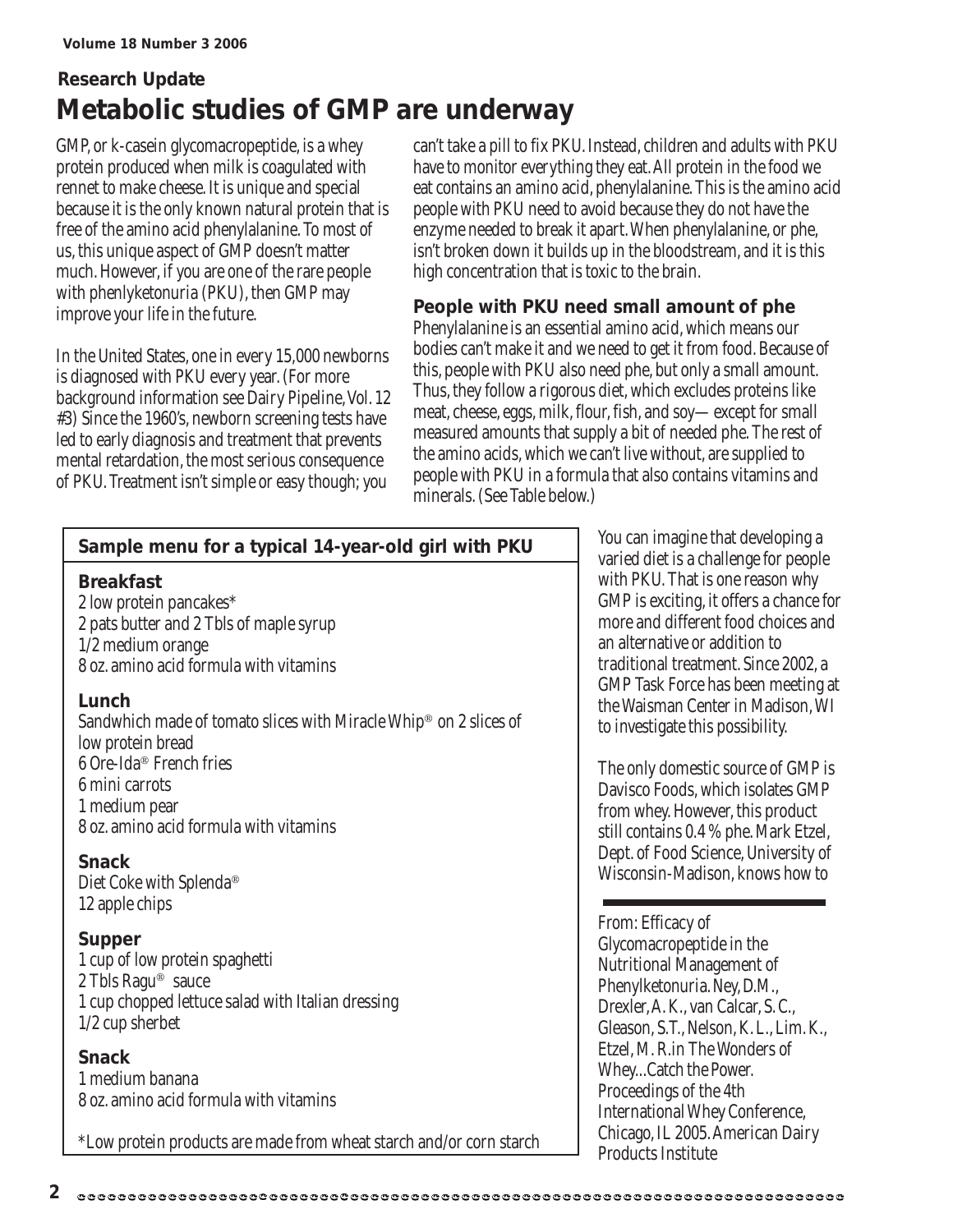process GMP even further, reducing the phe levels to about half of the Davisco product. This is significant since every bit of phe is accounted for in the PKU diet.

The next step was to try incorporating GMP in food. What did it taste like? How much phenylalanine did it add? CDR's Dairy Ingredients Application program took on the challenge, and Kathy Nelson began to evaluate the possibilities. Due to its low water binding properties, GMP works better in some products than others. Baked goods were not a good option but

several GMP-fortified foods turned out to be pretty tasty, which was confirmed by sensory panels. The winners included strawberry pudding, fruit leathers, and a chocolate beverage.

The GMP Task Force moved on to the next issue, would a diet based on GMP as a protein source be safe? Not only is GMP free of phenylalanine, but it also varies from average dietary proteins in a few other amino acids. For example, GMP has more threonine, isoleucine and leucine than the average dietary protein. To answer this question the scientists turned to a unique group of subjects, mice with PKU. A common technique used to study the effects of genes is to "knock out" the gene and make it inoperable. PKU mice lack the gene for the missing enzyme, which means the PKU mice have the same genetic deletion that causes PKU in humans. This makes them ideal subjects for a preliminary study of GMP in PKU.

The GMP mouse study was done at the Dept. of Nutritional Science at the University of Wisconsin-Madison. Analysis of the results were encouraging; comparing PKU mice treated with GMP to PKU mice fed an amino acid diet showed similar gains in body weight and food intake. The mice fed GMP did have higher blood levels of threonine, but they also had levels of phe that were 10% lower than the mice on the amino acid diet.

## **GMP in the human PKU diet**

Will this higher threonine level associated with the GMP diet be a problem? The Task Force has started the next phase of research to find out. The National Institute of Diabetes and Digestive and Kidney Diseases funded a study to determine the safety, efficacy and acceptability of GMP in the human PKU diet. Research subjects begin the study on their regular amino acid based diet and then switch to the GMP based diet. All food is weighed to assure constant calorie, total protein and phenylalanine intake during the study. Since March, 2006, 5 young adults with PKU have spent several days in a research unit at University Hospital in Madison to be poked, prodded, and scanned with an MRI in order to compare how the 2 diets affect phenylalanine levels in blood and brain tissue. The study is continuing, the data is being analyzed and folks with PKU and their families are hoping for some dietary help.



**A unique group of subjects, mice with PKU**

The National Institute of Diabetes and Digestive and Kidney Diseases funded a study to determine the safety, efficacy and acceptability of GMP in the human PKU diet.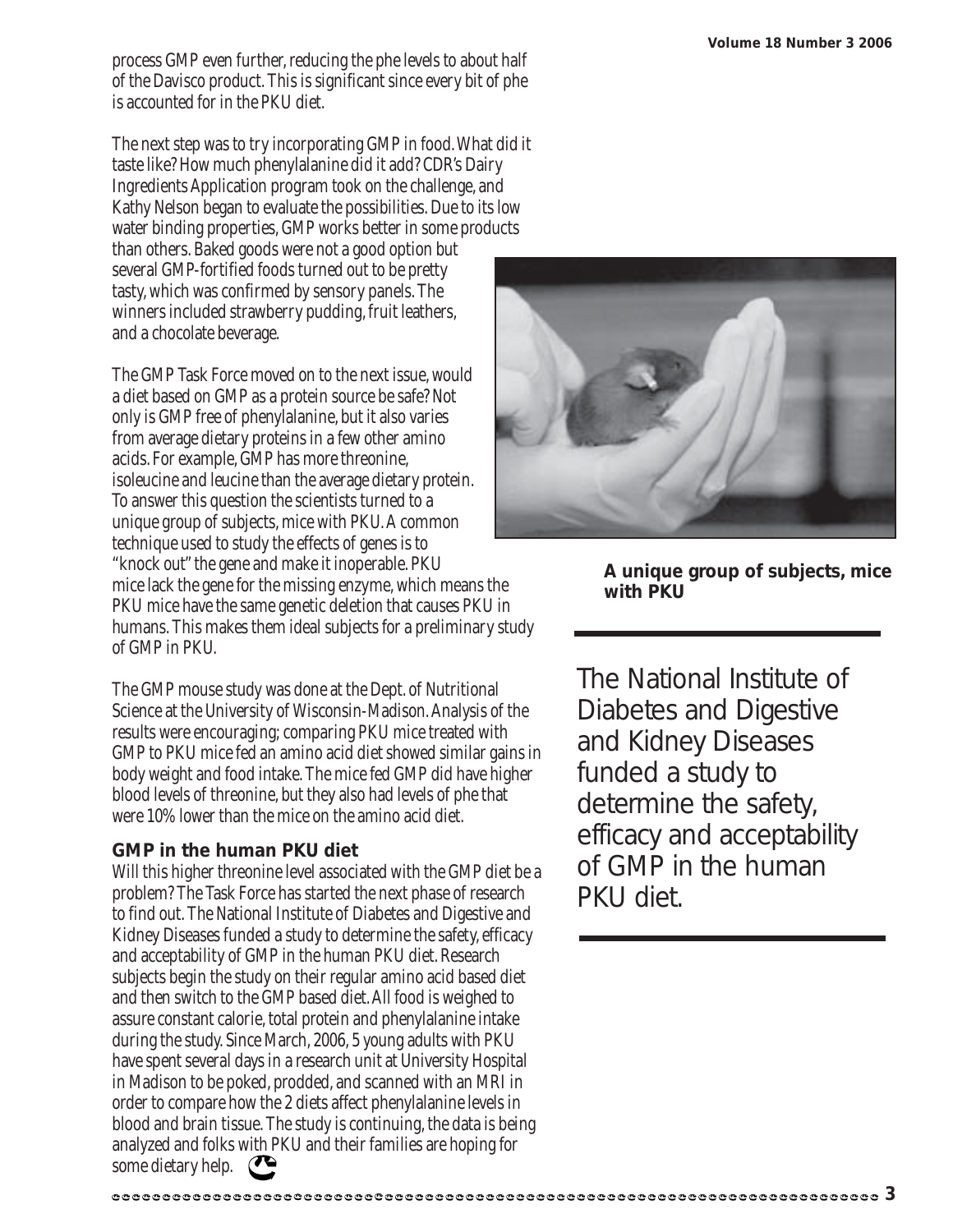According to Don Savage, materials science researcher at the University of Wisconsin-Madison, an interesting story behind the field of nanotechnology is the remarkable cooperation and collaboration it has spawned. Like the interdisciplinary effort that produced a map of the human genome years before it was expected, collaboration among engineers, biologists, mathematicians, and physicists is leading nanotechnology into the present.

Here on campus, the National Science Foundation recently awarded a three-year, \$300,000 grant to a team of UW-Madison researchers to develop a system to aid clinical diagnosis of botulism. Led by Electrical and Computer Engineering Assistant Professor Hongrui Jiang, Chemical and Biological Engineering John T. and Magdalen L. Sobota Professor Nicholas L. Abbott , Biomedical Engineering Professor David J. Beebe and Food Microbiology and Toxicology Professor Eric A. Johnson will devise an integrated micro-sensing system to detect very low concentrations of botulinum neurotoxins. The team will also develop a coherent interdisciplinary program integrating high quality teaching and outreach activities.



#### *continued from page 1*

Electrical, optical, or magnetic properties can follow new rules in the nanoworld. Consider the example of ordinary gold. Formed in jewelry or blocks, gold is always predictable: it is the same color, it is shiny and it has the same melting point no matter the volume. Not so at the nanoscale. According to Dr. Arden L. Bement, Jr., director of the National Science Foundation, gold nanoparticles are no longer inert but can be reactive and may even enter cell membranes. Scientists are taking advantage of these new behaviors and properties attributed to the nanoscale to design new materials.

Most people running a food processing operation are aware of the potential for biofilm formation in processing equipment. Medical device manufacturers are also concerned about biofilms, which are the leading cause of life threatening infections in people with new parts after knee or hip replacements. Biofilms can protect organisms from sanitzers in pipelines and antiobiotics in circulatory systems. Because of this, researchers are looking to the nanoworld for a solution. Scientists have long known that silver, positively charged in an aquaeous solution, is an effective antimicrobial with low toxicity. Antimicrobial silver nanoparticles are the latest innovation, used as a surface treatment on an artificial joint to prevent biofilm formation and infection or in dressings used on burns and wounds. The greater surface to volume ratio in silver nanoparticles is the key to its success as an antimicrobial.

Although many of the applications of nanotechnology will be in the medical and electronics industries, the food industry will use nanotechnology, too. For instance, it is being used to create packaging embedded with nano materials that could alert consumers to contaminated food products that are no longer safe to eat. Nanomaterials can be designed to cross the blood-brain barrier to deliver drugs and avoid side effects, thus food scientists are looking at the possibility of using nanomaterials to deliver nutrients in new and novel ways.

## **Table 1. Comparing nano to meter.**

| meter      | m       |              | $1 \times 10^{1}$  |
|------------|---------|--------------|--------------------|
| millimeter | mm      | 1/1000       | $1 \times 10^{-3}$ |
| micrometer | $\mu$ m | 1/1000000    | $1 \times 10^{-6}$ |
| nanometer  | nm      | 1/1000000000 | $1 \times 10^{-9}$ |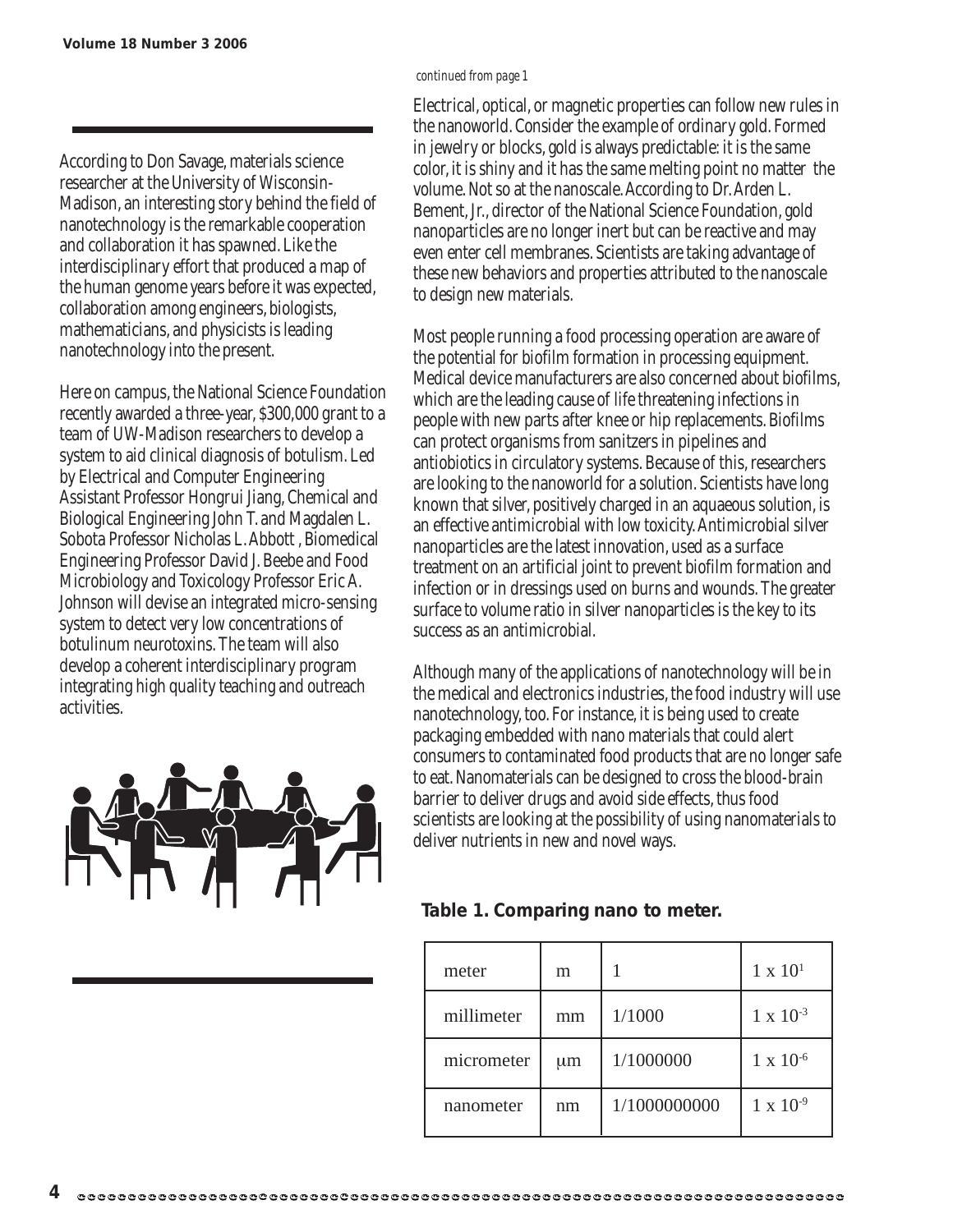However, it is this ability to cross the blood brain barrier that has raised safety concerns about nanoparticles.Although no policy changes are expected this year, the U.S. Food and Drug Administration, (FDA), held a public meeting on Nanotechnology Materials in FDA Regulated Products on October 10, 2006. Previously, FDA officials have suggested that they lack the resources to oversee nanotechnology, and in the areas of cosmetics, dietary supplements and food, the legal authority to regulate nanotech applications.



If you want to look at few nanotech applications heading for the marketplace you can download a recent report on anticipated applications in agriculture and food production by Jennifer Kuzma and PeterVerHage. The authors, supported by the Woodrow Wilson Center and the Pew Charitable Trust, developed a database of food and agriculture nanotechnology related research projects funded by the US government. This downloadable database currently lists 160 projects and identifies technologies that may be in the marketplace soon.

It is too early to predict where nanotechnology will lead us in the future, but now is the time to start following this story.

#### **Resources and references**

Baeumner, A. Nanosensors Identify Pathogens in Food. Food Technology, Aug. 2004. Vol. 58, No. 8.

Chen. H., Weiss, J., Shahidi, F., Nanotechnology in Nutraceuticals and Functional Foods. Food Technology, March 2006. www.ift.org

Exploring the Nanoworld, Interdisciplinary Education Group, University of Wisconsin-Madison http://mrsec.wisc.edu/Edetc/

Kuzma, J. and VerHage, P., Nanotechnology in Agriculture and Food Production: Anticipated Applications. http:// www.nanotechproject.org/50/live-webcast-agrifoodnanotechnology-reserach-and-development

Using nanomaterials to deliver nutrients in new and novel ways

Moraru, C. I., Panchapakesan, C. P., Huang, Q., Takhistov P., Liu S., Kokini, J. L., Nanotechnology: A New Frontier in Food Science. Food Technology, Dec. 2003. Vol. 57, No. 12.

National Nanotechnology Initiative http://www.nano.gov/html/facts/home\_facts.html

National Science Foundation http://www.nsf.gov/news/index.jsp?prio\_area=10

U. S. Food and Drug Administration http://www.fda.gov/nanotechnology/ agenda1010.html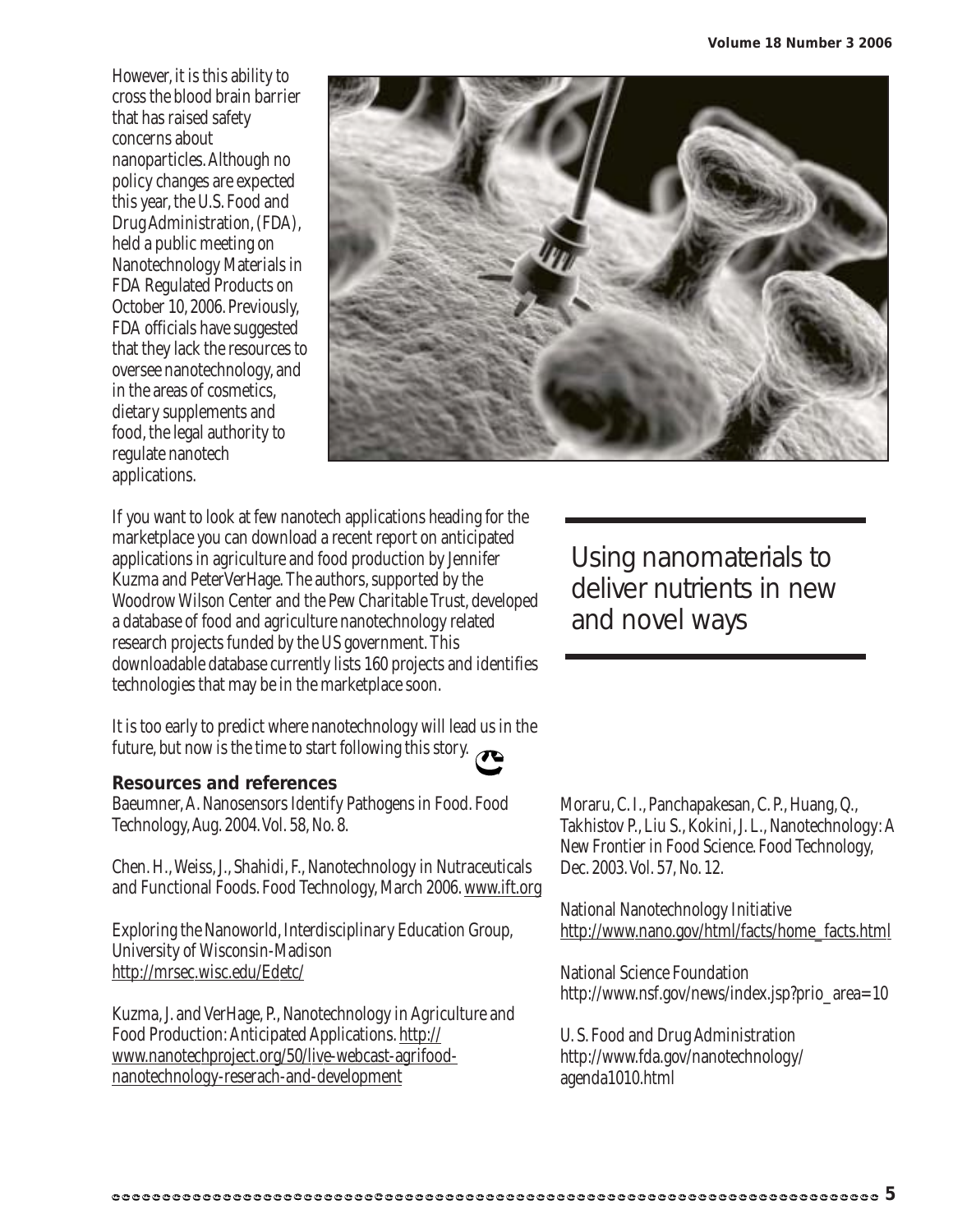## News from CDR



**Dana Wolle, research specialist**

**Introducing three new employees at CDR** We always hate to say good-bye to coworkers who have become friends after years of working together. However, we do get to meet new friends when we find replacements for them. Here's the latest.

Dana Wolle, research specialist, will be working with the Cheese Applications group and the Dairy Ingredients group. Dana is learning a lot about whey, proteins and, of course, cheese. He brings 10 years of experience in the brewing industry.



**Debra Wendorf Boyke, communications coordinator**

Due to her varied background, Debra Wendorf Boyke may be familiar to many in the dairy industry. She gained her communications experience working for the Wisconsin Milk Marketing Board, ABS Global, Inc., and the International Dairy Federation. Ms. Wendorf is the new communications coordinator at CDR.



**Mike Molitor, pilot plant project manager**

Mike Molitor, pilot plant project manager, takes charge of operating and maintaining the pilot plant equipment in Room 36. If you do a project with us that involves the whey dryer or the filtration equipment you will work with Mike now that Gene Barmore has retired. Molitor began his dairy career as a quality assurance specialist with Wisconsin Dairies. He moved to R and D and product development and took his experience to Organic Valley before joining CDR in September.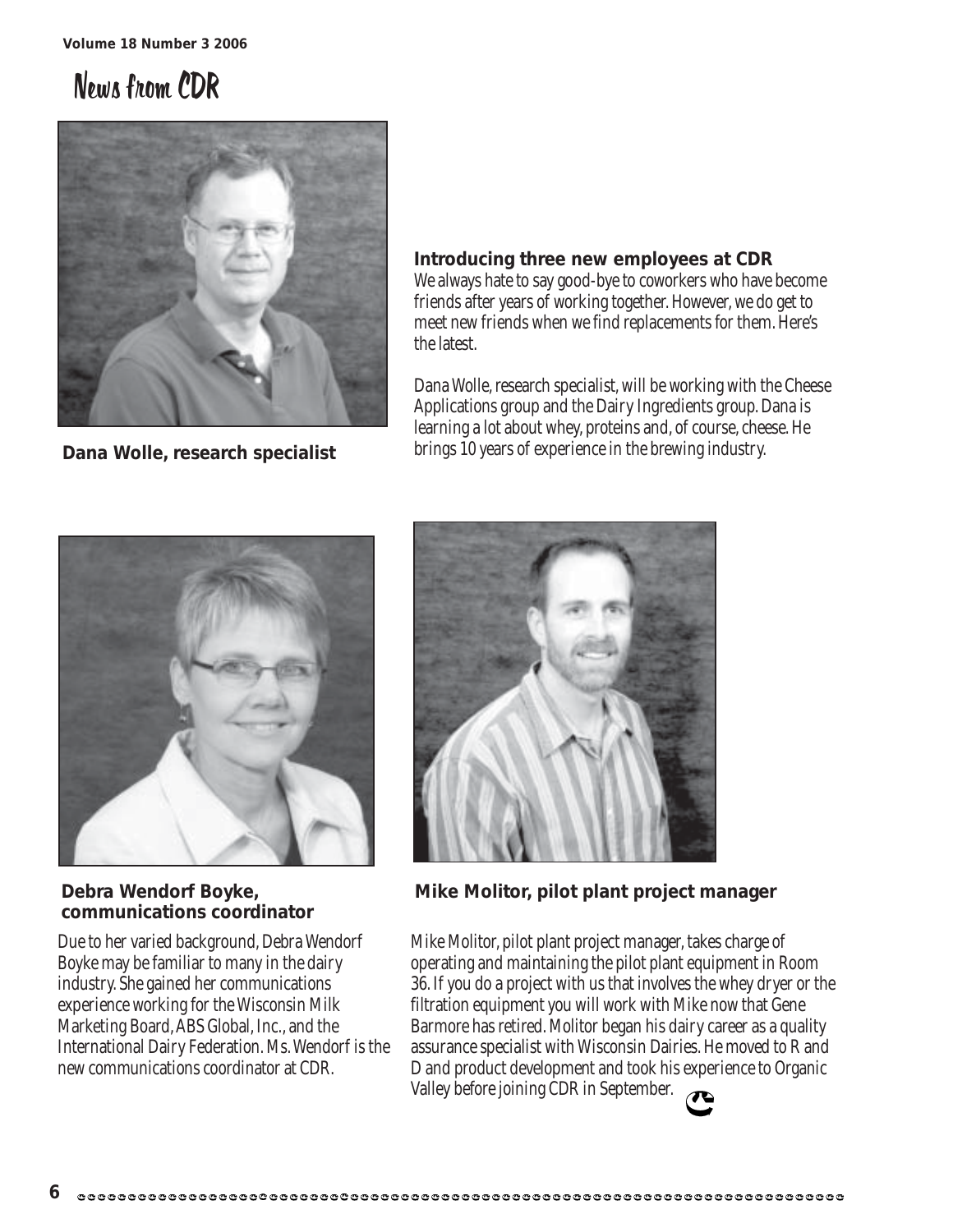## **Coming Soon Updated University of Wisconsin Dairy Marketing Website**

Since 1997, the Dairy Marketing and Economics component of CDR has maintained a website providing producers, processors and policy analysts information about U.S. and international dairy markets. This website, the University of Wisconsin Dairy Marketing Website, is located at www.aae.wisc.edu/future. It contains the most comprehensive collection of dairy-related data, policy analyses, decision-making software, and material related to the use of alternative price risk management systems within a single location.

The developers of this website have improved and updated the website and are now making a "beta" pre-release version available. This revised website, located at http://future.aae.wisc.edu, contains approximately 25% more data series than the older version. It also has an updated user interface and a user-friendly system for customizing graphical analysis of U.S. dairy markets.

Note that for this beta version, the data may not be current. You should rely on the "old" website until the beta version replaces the old version. Also note that the new website is still under construction so some features may not be fully operational.

## **Comments and questions are welcome**

Over the next 2 months, the developers are seeking input from users. Which features do you want in this new website? Feel free to contact, Dr. Brian W. Gould, the coordinator of CDR's dairy marketing and economics program with any suggestions or questions. Contact him by e-mail at : gould@aae.wisc.edu .



## **Seeking input from website users!**

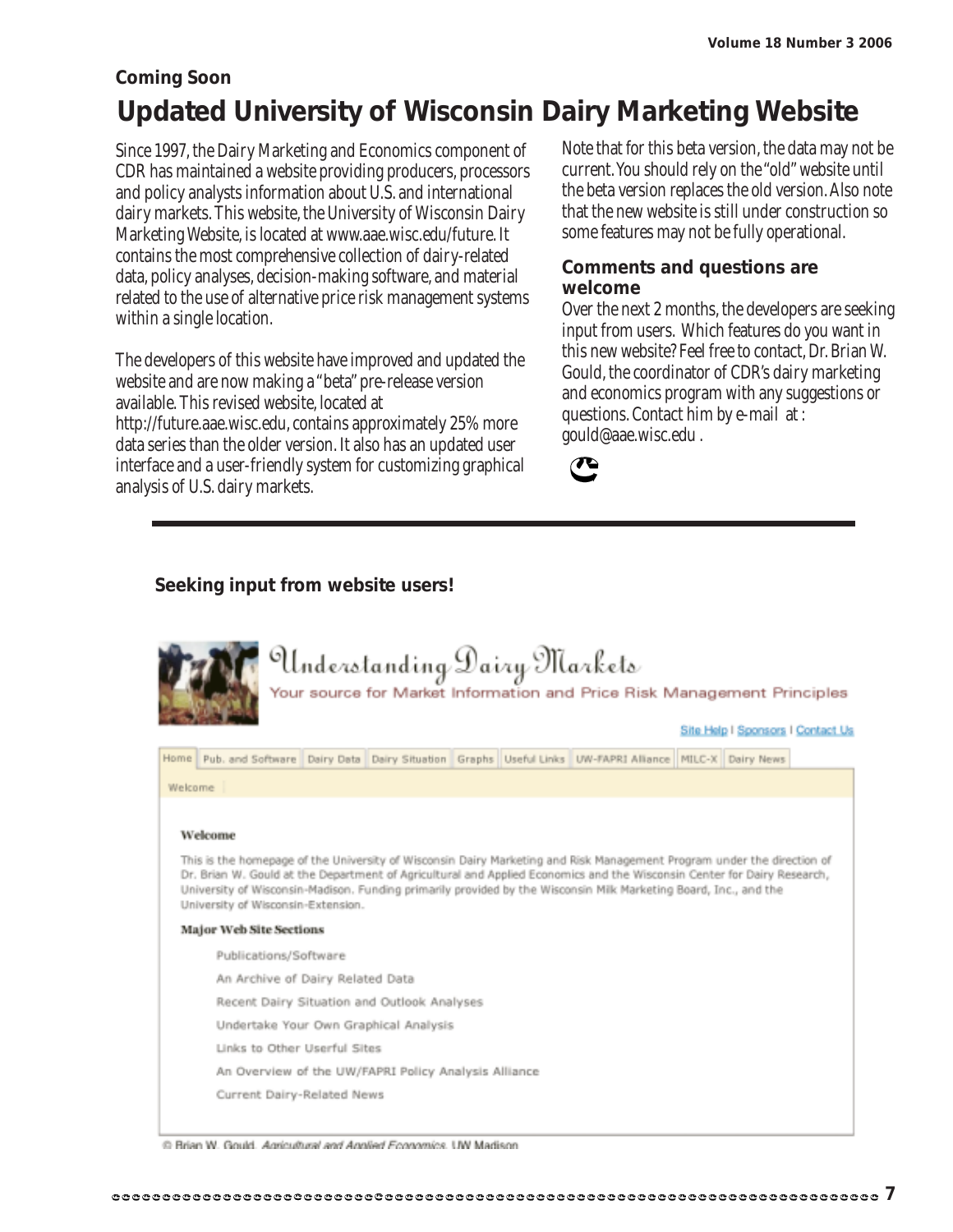## Curd Clinic

*The Curd Clinic doctor for this issue is Kathy Glass, researcher at the Food Research Institute, University of Wisconsin-Madison. You can reach her at kglass@wisc.edu*

**Q.** I know that the US Food and Drug administration requires pasteurization or a 60 day aging period for cheddar made from raw milk, but what is it about aging that helps to ensure cheese safety?

 $\mathcal A$ . Well, you are right that aging cheese affects safety, although there is nothing magic about 60 days! Let's take a closer look at the inner microbial life of cheese as it ages. Many factors influence the safety of cheese, including moisture, salt level, pH, temperature and competition from other microflora. Taken from the bacterial point of view, a battle is raging as they try to survive and multiply under siege.

Like any battle, elements interact to influence the outcome. In cheese, the combined effect of influential factors, as well as the factors themselves, set numerous hurdles in front of pathogens. Thus, safety is optimized when cheese is aged at the appropriate temperature, the salt level is adequately high, the moisture and pH are low, and starter bacteria are healthy and thriving.

When one safety factor is absent or less potent the cheese environment is different; perhaps even more friendly to

pathogens. For example, higher temperatures can stress microflora just like they do marathon runners or overdressed cavalry. But with a source of fresh water to mitigate the effects, some bacteria can take advantage of higher temperatures and their growth will accelerate. Think about fresh cheeses, like queso fresco, which are high moisture, low acid cheeses. This cheese may be produced with starter culture, but typically it is not. When your cheese has fewer hurdles, pathogens can indeed grow.

Moisture in cheese is a big factor in safety because bacteria need it to thrive, but high salt levels in the moisture phase can influence growth. As a result, a truer measure of available water, known as water activity, is used to describe the food environment. Water activity can range from 0 to 1, although most dairy products are usually over 0.9.



Parmesan or romano are at a low of 0.92 and brie or camembert at the other end of the range measuring around 0.98. To put things into perspective, most disease-causing bacteria can grow at water activity greater than 0.93.

## **If you want to make a raw milk cheese, these parameters are rough guidelines to help you eliminate particular pathogens.**

| To inhibit this pathogen | Water activity | pH            |
|--------------------------|----------------|---------------|
| Staphlococcus            | .85            | less than 5   |
| Listeria                 | .92            | less than 4.8 |
| E. coli or salmonella    | .94 to .95     | less than 4.2 |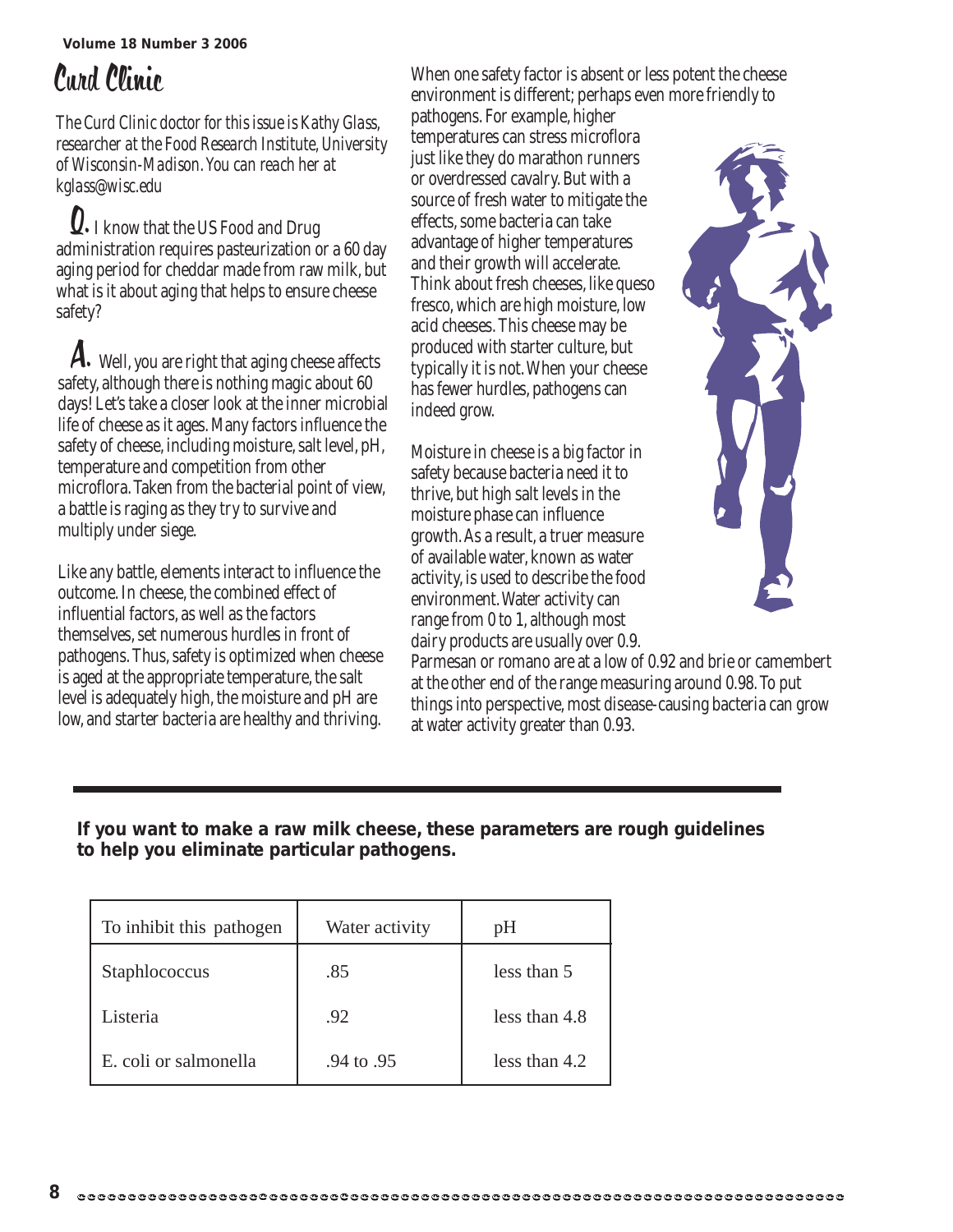The acid level, or pH, of cheese is another major factor that influences the survival and growth of bacteria. The pH of cheddar ranges from 4.9 to 5.4, which is somewhat stressful for bacteria. Compare it to brie, a cheese with a rising pH during ripening which can hit 6 to 6.9 at its peak, and which can encourage the growth of bacteria, including pathogens if they are present. Another consideration is rate of acid development and type of acid. When starter cultures are active, acid is produced rapidly, preventing growth of pathogens in the ripening milk. Slow acid development will allow time for pathogens to grow to higher populations, making them more difficult to eliminate during aging. Acid type also has an effect. While lactic acid produced by starter cultures used for cheeses, such as cheddar, is very effective in inhibiting pathogens, the same concentration of propionic or acetic acid produced by swiss cheese type starter cultures has even more anti-microbial activity. In contrast, the weak organic citric acid (e.g. lemon juice) that can be added to coagulate milk does not provide the same level of preservative activity.

#### **Water activity and acid work together**

These two factors, water activity and acid, work together to determine if pathogens will grow or die during ripening of the cheese. Cheddar, which typically has a water activity of 0.95 and a pH less than 5.4, will stress pathogens, and eventually cause them to die. On the other hand, a soft, surface-ripened cheese with a water activity of 0.98 and pH greater than 6.0 may actually encourage growth of pathogens during storage.

We can add a third factor—temperature. Going back to the army analogy, if the enemy soldier is trying to battle under 98ºF heat and has no fresh water, he won't be as formidable as if the temperature were 50ºF. Similarly, under stressful conditions of low pH and water activity, higher temperatures will cause the pathogens to die more quickly. In contrast, when bacteria enjoy ideal water activity and a pleasing pH, high temperatures promote rapid growth. Certain bacteria, such as Listeria, can tolerate and even grow at refrigeration temperatures!

The acid level, or pH, of cheese is another major factor that influences the survival and growth of bacteria

### **Starter cultures compound the stress**

Competitive microflora, such as cheese starter cultures, compound the stress to the pathogens. In addition to producing acid to drop the pH, cheese starter cultures can compete with pathogens for nutrients thereby starving the pathogens, and can produce other by-products which interfere with the metabolic machinery of the disease-causing bacteria.

Put all these factors together properly, and the pathogens lose the battle over time, and the cheese is safe. In the case of certain soft and surfaceripened cheeses with high moisture and high pH, such as queso fresco or brie, pathogens may actually thrive and grow over time. But, cheese types with low moisture and low pH, such as hard grating cheese, offer an environment that is very stressful to pathogens, and therefore, the pathogens die gradually during the aging process.

*continued on page 10*

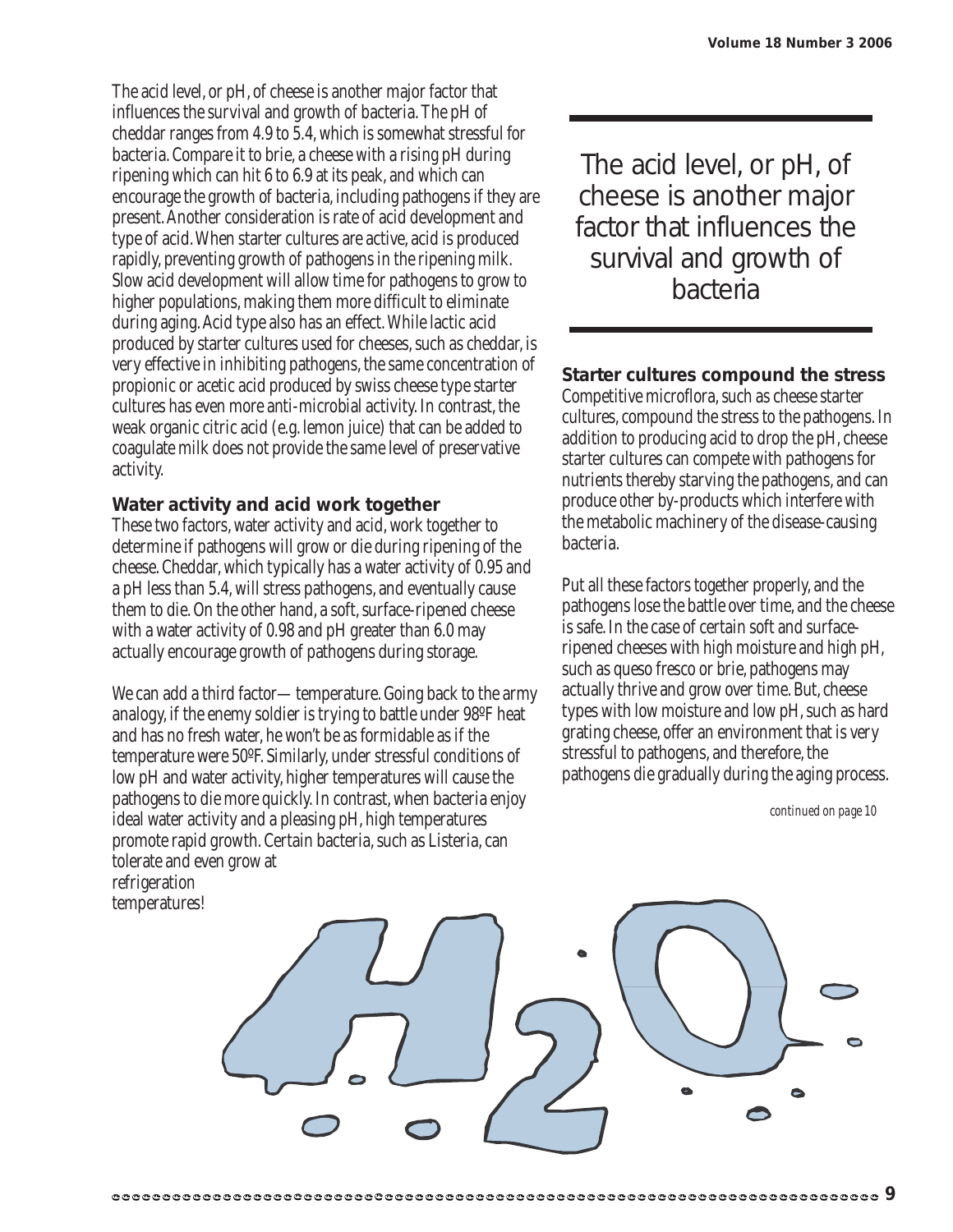*continued from page 9*

Recent research suggests that a 60 day aging is not sufficient to eliminate these pathogens from cheese.

As mentioned earlier, 60 days of aging doesn't guarantee that all bad bugs, or pathogens, die in the siege. This rule was set during the World War II era, to tame *Brucella abortus*, which did seem to die off in 60 days. Since then, other pathogens like *E. coli* O157:H7 and *Listeria monocytogenes* which can be found in raw milk, have emerged. Recent research suggests that a 60 day aging is not sufficient to eliminate these pathogens from cheese. For example, one study reported that populations of *E. coli* O157:H7 decrease somewhat, but are not eliminated from raw milk cheddar during 60-day aging. Anything short of complete demise for this particular pathogen is not good enough since it doesn't take many of these bugs to make people sick. In another study, experiments showed that populations of *L. monocytogenes* initially decline on bloomy rind cheese manufactured from raw milk, but then grow as the surface pH increased during a 60-day ripening process.

I think you can see that many factors affect the growth and survival of bacteria in cheese. It is essential to monitor the factors and understand how they interact with each other in each particular variety of cheese. That is why many experts recommend pasteurizing milk and using good manufacturing and strict sanitation practices for cheesemaking; it is simpler to get rid of pathogens at the outset.

#### **References**



Schlesser, J. E., Gerdes, R., Ravishankar, S., Madsen, K., Mowbray, J. and Teo, A. Y.-L.

Survival of a five strain cocktail of *Escherichia coli* O157:H7 during the 60 day aging period of cheddar cheese made from unpasteurized milk. Journal of Food Protection: Vol 69, No. 5, pp. 990-998

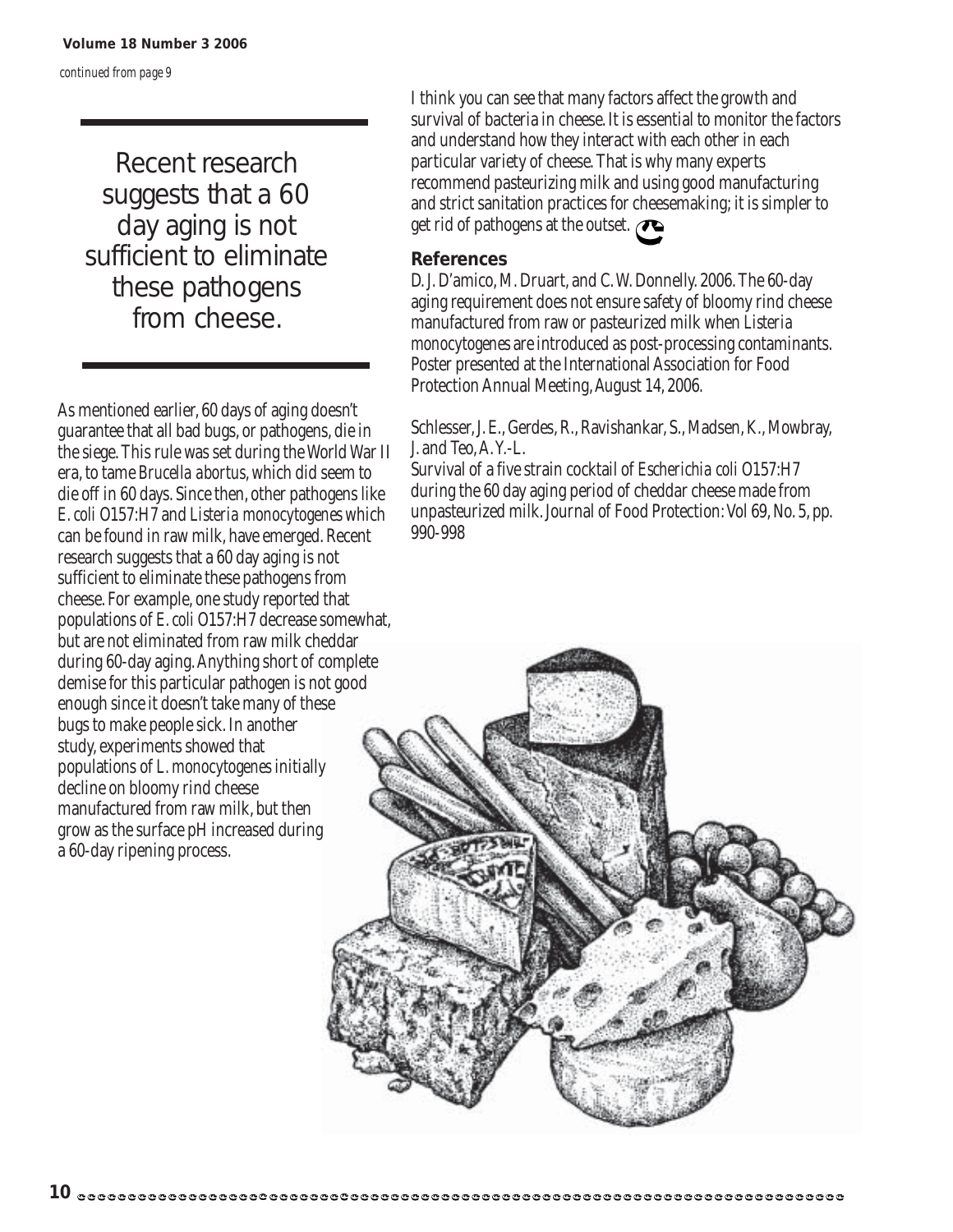## **Dairy Processing Energy Best Practice Guidebook**

## **A new tool to help dairy plants conserve energy**

The increasing cost of energy has affected all of us, but when energy costs are up there in the top three costs of doing business —as in the dairy industry—then the effect is major. Anew tool is available to help you take stock of your energy use and then use a proactive approach to set up an energy management program.

Focus on Energy is a partnership of groups from both the public and private sector that offers energy information and services to Wisconsin utility customers. They have recently published a guidebook to help you set up a program in your plant. Rather than focusing on a single point in time, the Guidebook suggests that energy improvement is an ongoing process. Like your HACCP program, an energy management program may take time to set up in the beginning, but it will save you time and money over the long term.

### **Establish a baseline**

Using the Focus on Energy Guidebook can help you establish a baseline of your plant's energy use, then estimate the energy your major systems use before focusing on projects that will make your plant more energy efficient. For example, the summary checklist in the guidebook lists eleven technical energy tips in the refrigeration area alone. From resetting pressure controls to improving defrost control, the guide will help you assess the limitations and benefits of applying suggested best energy practices.

To get your copy, contact Craig Schepp of the Focus on Energy Industrial Program. The best way to do that is to send him an e-mail at scheppc@saic.com, include your contact information; name, company, address, and telephone number. You can call Schepp, at 608-277-2948, but he prefers e-mail. The guidebook is only available in hard copy and it is free to Wisconsin businesses. Out of state requests will be charged \$85 per copy.

| ×<br>۰.<br>- 1 |  |
|----------------|--|



Please help us keep our mailing list current! Simply phone, fax or e-mail the information requested below to:

> *The Dairy Pipeline* Center for Dairy Research 1605 Linden Dr. Madison, WI 53706 phone: 608/262-8015 fax: 608/262-1578

You can also choose to forgo a mailed copy and get on our e-mail subscription list which will remind you to read the Pipeline on the web. Sign up for this option on our website: www.cdr.wisc.edu

| <b>State</b><br><b>Contract Contract</b>     |
|----------------------------------------------|
| Zip                                          |
| Country <u>Country</u><br>(and mailing code) |

 $\Box$ CHANGE  $\Box$ ADD  $\Box$ REMOVE